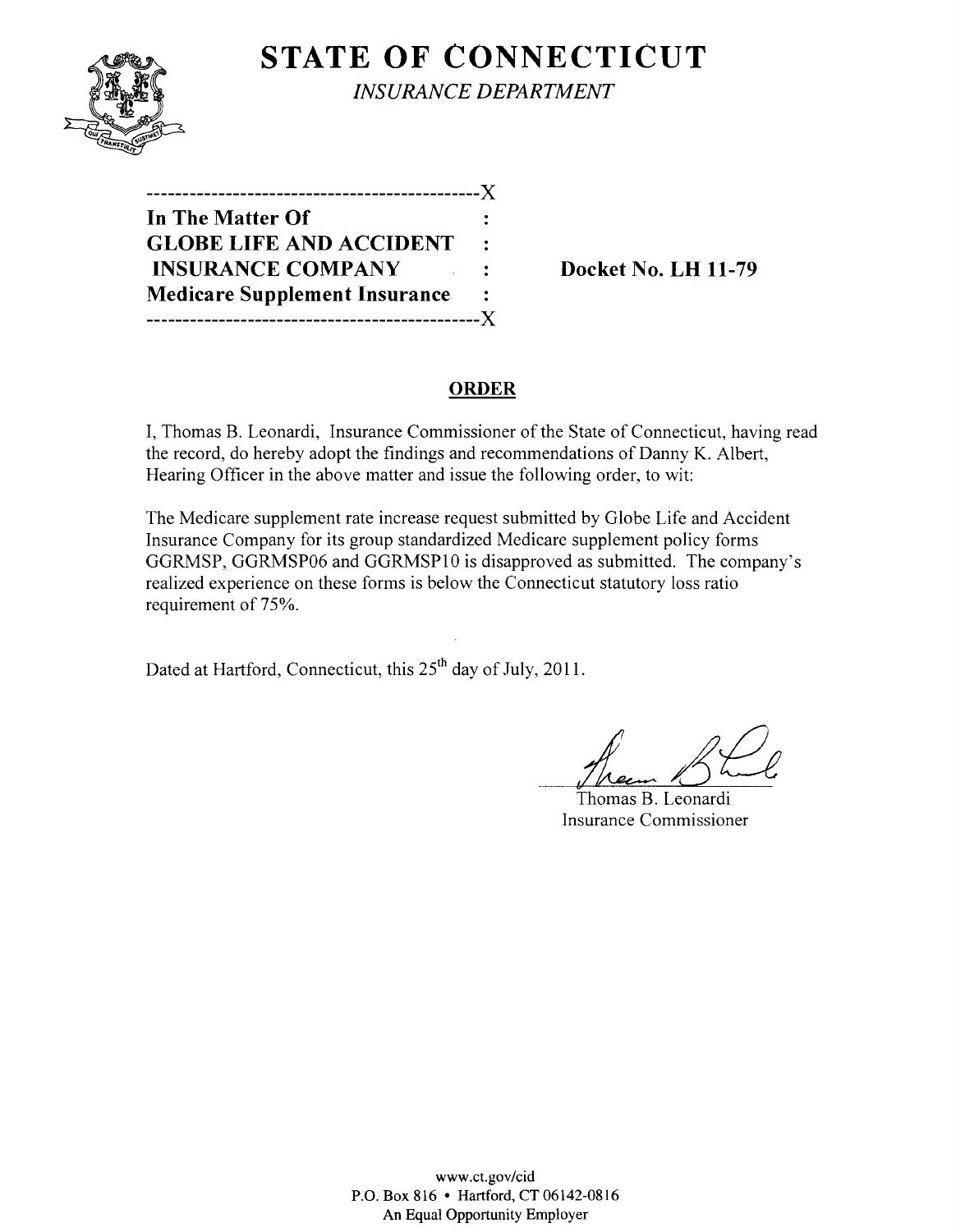

**STATE OF CONNECTICUT** *INSURANCE DEPARTMENT* 

| In The Matter Of:                    |              |
|--------------------------------------|--------------|
| <b>GLOBE LIFE AND ACCIDENT</b>       | $\mathbf{L}$ |
| <b>INSURANCE COMPANY</b>             |              |
| <b>Medicare Supplement Insurance</b> |              |
| -----------------------              | . X          |

**Docket No. LH 11-79** 

# **PROPOSED FINAL DECISION**

### 1. INTRODUCTION

The Insurance Commissioner of the State of Connecticut is empowered to review rates charged for individual and group Medicare supplement policies sold to any resident of this State who is eligible for Medicare. The source for this regulatory authority is contained in Chapter 700c and Section 38a-495a of the Connecticut General Statutes.

After due notice a hearing was held at the Insurance Department in Hartford on July 13, 2011 to consider whether or not the rate increase requested by Globe Life and Accident Insurance Company on its group standardized Medicare supplement business should be approved.

No one from the general public attended the hearing.

No representatives from Globe attended the hearing.

The hearing was conducted in accordance with the requirements of Section 38a-474. Connecticut General Statutes, the Uniform Administrative Procedures Act, Chapter 54 of the Connecticut General Statutes, and the Insurance Department Rules of Practice, Section 38a-8-l et seq. of the Regulations of Connecticut State Agencies.

A Medicare supplement (or Medigap) policy is a private health insurance policy sold on an individual or group basis which provides benefits that are additional to the benefits provided by Medicare. For many years Medicare supplement policies have been highly regulated under both state and federal law to protect the interests of persons eligible for Medicare who depend on these policies to provide additional coverage for the costs of health care.

Effective December 1,2005, Connecticut amended its program of standardized Medicare supplement policies in accordance with Section 38a-495a of the Connecticut General Statutes, and Sections 38a-495a-l through 38a-495a-2l of the Regulations of Connecticut Agencies. This program, which conforms to federal requirements, provides that all insurers offering Medicare supplement policies for sale in the state must offer the basic "core" package of benefits known as Plan A. Insurers may also offer anyone or more of eleven other plans (Plans B through L).

> www.ct.gov/cid P.O. Box 816 • Hartford, CT 06142-0816 An Equal Opportunity Employer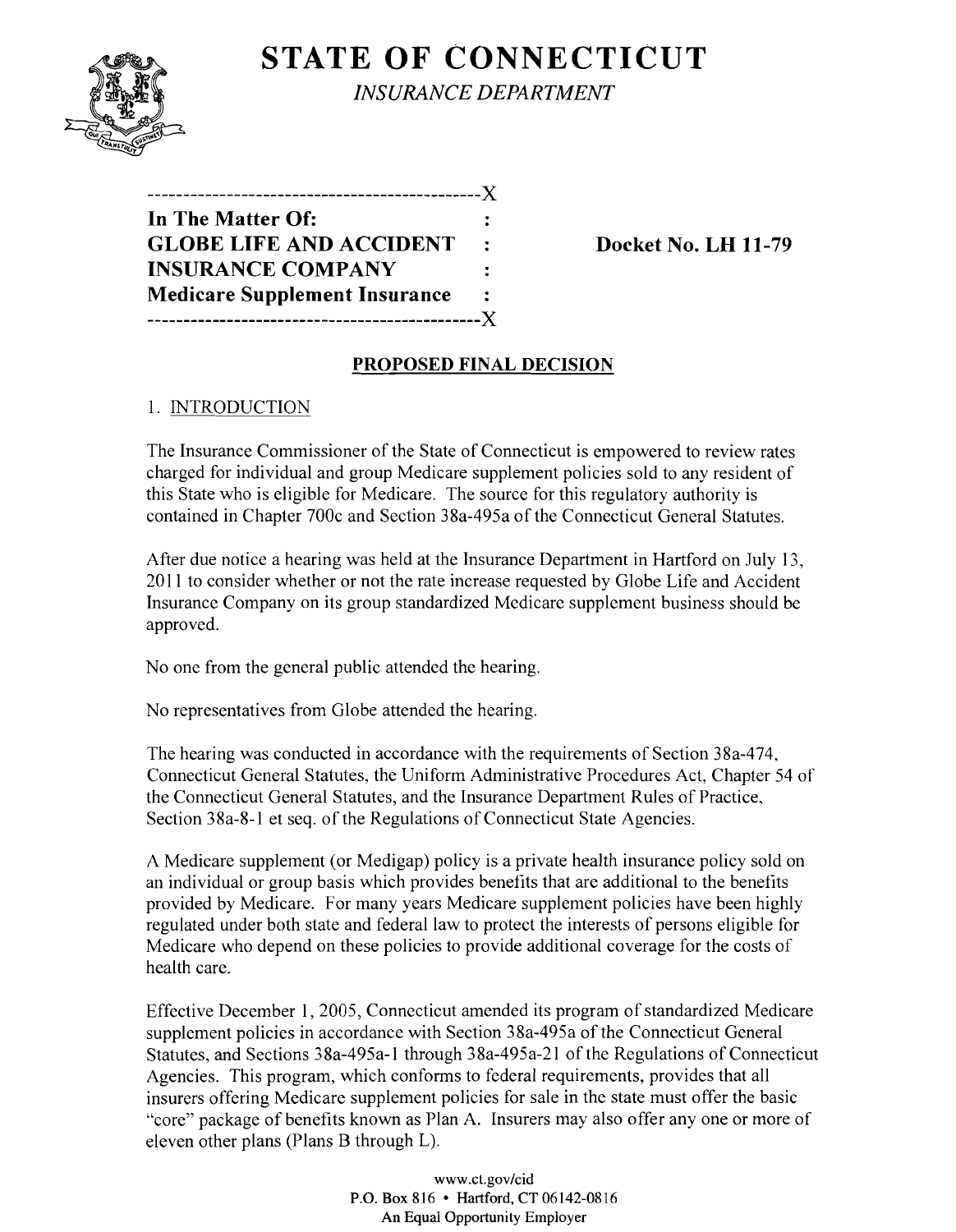Effective January 1, 2006, in accordance with Section 38a-495c of the Connecticut General Statutes (as amended by Public Act 05-20) premiums for all Medicare supplement policies in the state must use community rating. Rates for Plans A through L must be computed without regard to age, gender, previous claims history or the medical condition of any person covered by a Medicare supplement policy or certificate.

The statute provides that coverage under Plan A through L may not be denied on the basis of age, gender, previous claims history or the medical condition of any covered person. Insurers may exclude benefits for losses incurred within six months from the effective date of coverage based on a pre-existing condition.

Effective October I, 1998, carriers that offer Plan B or Plan C must make these plans as well as Plan A, available to all persons eligible for Medicare by reason of disability.

Insurers must also make the necessary arrangements to receive notice of all claims paid by Medicare for their insureds so that supplemental benefits can be computed and paid without requiring insureds to file claim forms for such benefits. This process of direct notice and automatic claims payment is commonly referred to as "piggybacking" or "crossover".

Sections 38a-495 and 38a-522 of the Connecticut General Statutes, and Section 38a-495a-l0 of the Regulations of Connecticut Agencies, state that individual and group Medicare supplement policies must have anticipated loss ratios of 65% and 75%, respectively. Under Sections 38a-495-7 and 38a-495a-l0 of the Regulations of Connecticut Agencies, filings for rate increases must demonstrate that actual and expected losses in relation to premiums meet these standards, and anticipated loss ratios for the entire future period for which the requested premiums are calculated to provide coverage must be expected to equal or exceed the appropriate loss ratio standard.

Section 38a-473 of the Connecticut General Statutes provides that no insurer may incorporate in its rates for Medicare supplement policies factors for expenses that exceed 150% ofthe average expense ratio for that insurer's entire written premium for all lines of health insurance for the previous calendar year.

# II. **FINDING OF FACT**

After reviewing the exhibits entered into the record of this proceeding, and utilizing the experience, technical competence and specialized knowledge of the Insurance Department, the undersigned makes the following findings of fact:

1. Globe Life and Accident Insurance Company has requested the following rate increases for group standardized Medicare supplement policy forms GGRMSP, GGRMSP06 and GGRMSPI0:

| Plan | Increase |
|------|----------|
| A    | 10.0%    |
| B    | $10.0\%$ |
| C    | $10.0\%$ |
| F    | $10.0\%$ |

2. As of 3/30/11, there were 5 policies in-force in Connecticut and 239 nationwide.